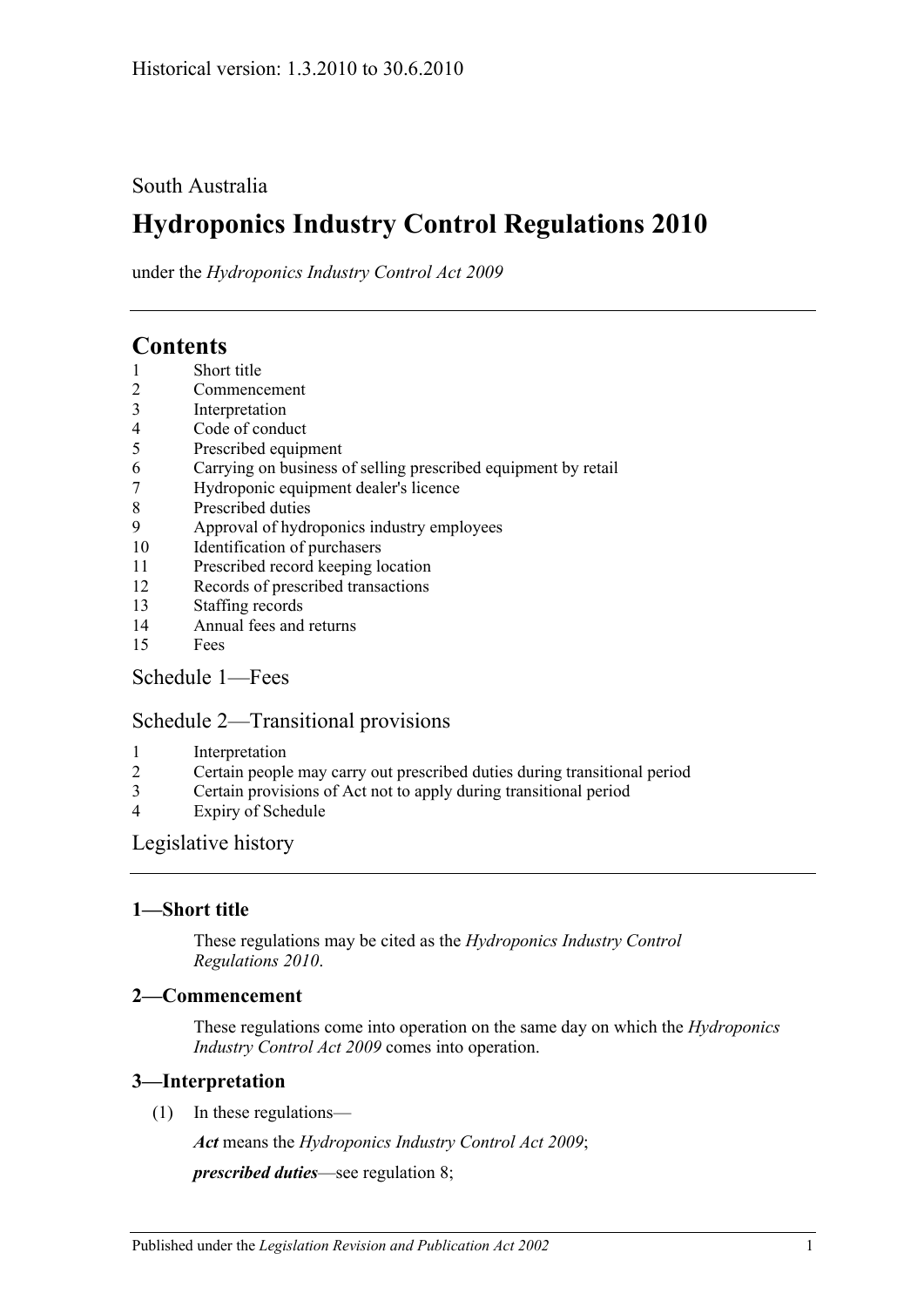*prescribed record keeping location*—see [regulation](#page-4-0) 11;

*simple cannabis offence* has the same meaning as in section 45A of the *[Controlled](http://www.legislation.sa.gov.au/index.aspx?action=legref&type=act&legtitle=Controlled%20Substances%20Act%201984)  [Substances Act](http://www.legislation.sa.gov.au/index.aspx?action=legref&type=act&legtitle=Controlled%20Substances%20Act%201984) 1984*;

*simple possession offence* has the same meaning as in the *[Controlled Substances](http://www.legislation.sa.gov.au/index.aspx?action=legref&type=act&legtitle=Controlled%20Substances%20Act%201984)  Act [1984](http://www.legislation.sa.gov.au/index.aspx?action=legref&type=act&legtitle=Controlled%20Substances%20Act%201984)*.

(2) For the purposes of these regulations, a reference to the *residential address* of a person will be taken not to include a reference to an address consisting of a post office box.

#### <span id="page-1-0"></span>**4—Code of conduct**

- (1) The Minister may, from time to time, by notice in the Gazette, publish or adopt a code of practice to be followed by licence holders in relation to the sale of prescribed equipment by retail.
- (2) A licence holder must not contravene a code of practice published or adopted under this regulation.

Maximum penalty: \$2 500.

Expiation fee: \$210.

#### <span id="page-1-4"></span><span id="page-1-1"></span>**5—Prescribed equipment**

For the purposes of the definition of *prescribed equipment* in section 3 of the Act, the following hydroponic equipment is declared to be prescribed equipment:

- (a) metal halide lights, high pressure sodium lights and mercury vapour lights of 400 watts or greater;
- (b) ballast boxes designed or intended for use in association with a light of a kind referred to in [paragraph](#page-1-4) (a);
- (c) devices (including control gear, lamp mounts and reflectors) designed to amplify light or heat and capable of being used in association with a light of a kind referred to in [paragraph](#page-1-4) (a);
- (d) carbon filters designed to filter air within a room, or from 1 area of a building to another or to outside;
- (e) units designed to contain plants and rotate around a light source so that the plants grow hydroponically while being exposed to a consistent degree of light or heat or both.

#### <span id="page-1-2"></span>**6—Carrying on business of selling prescribed equipment by retail**

For the purposes of section 4(1)(b) of the Act, the amount of \$2 400 is prescribed.

#### <span id="page-1-3"></span>**7—Hydroponic equipment dealer's licence**

- (1) For the purposes of section  $11(2)(c)$  of the Act, each director of an applicant must be identified by the applicant providing to the Commissioner, in a manner and form determined by the Commissioner—
	- (a) the full name, residential address and date of birth of each director of the applicant; and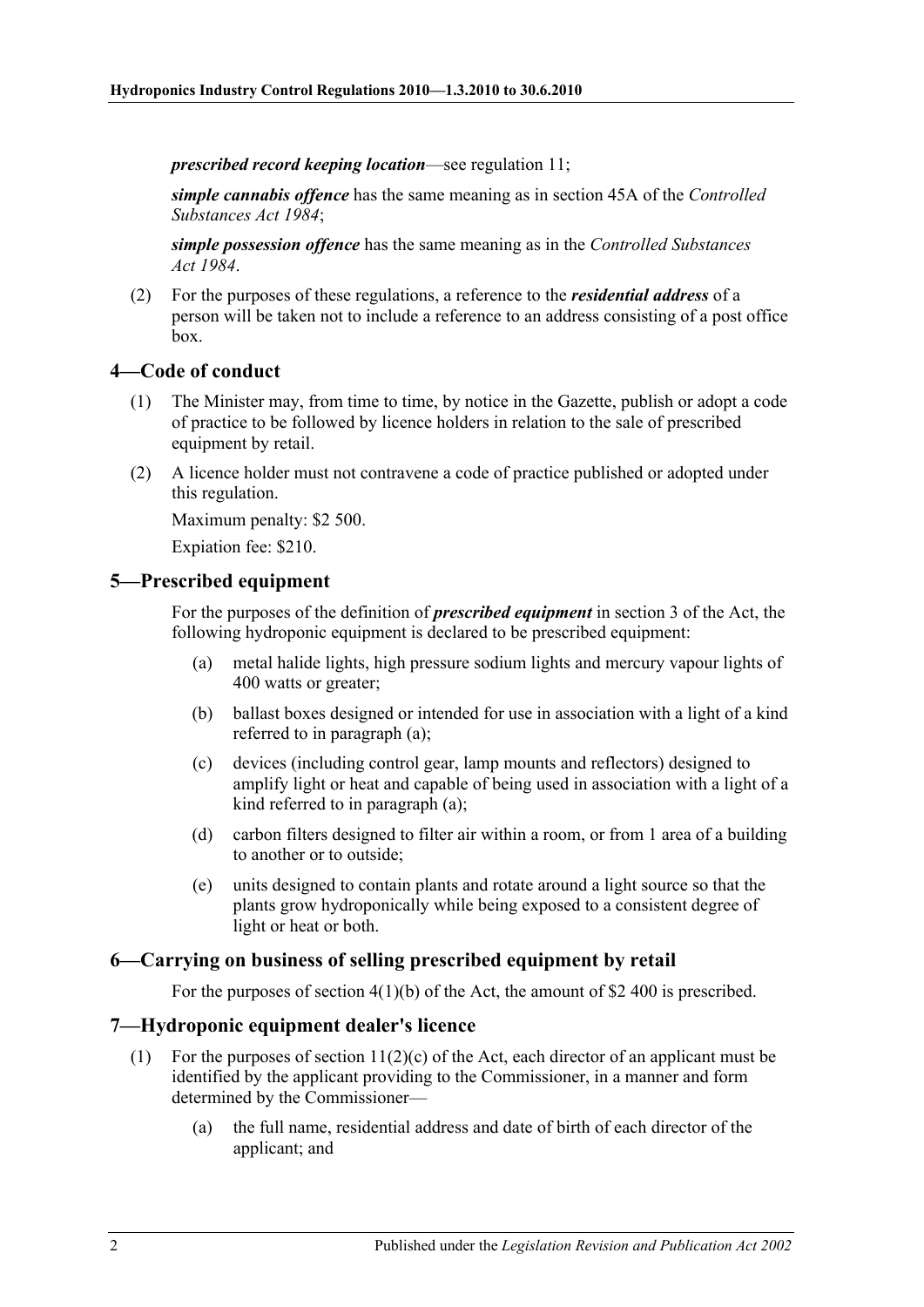- (b) any other information reasonably required by the Commissioner for the purpose of verifying the identity of each director of the applicant.
- (2) For the purposes of section  $11(2)(d)(iii)$  of the Act, any other information reasonably required by the Commissioner for the purposes of determining the relevant application for a hydroponic equipment dealer's licence is prescribed.
- (3) For the purposes of section  $11(4)(a)(i)$  and  $(b)(i)$  of the Act, the following offences are prescribed:
	- (a) an offence against the Act, or a law of the Commonwealth or another State or Territory corresponding to the Act;
	- (b) an offence (other than a simple possession offence or a simple cannabis offence) against Part 5 of the *[Controlled Substances Act](http://www.legislation.sa.gov.au/index.aspx?action=legref&type=act&legtitle=Controlled%20Substances%20Act%201984) 1984*;
	- (c) an offence (other than an offence corresponding to a simple possession offence or a simple cannabis offence) against a law of the Commonwealth or of another State or Territory corresponding to Part 5 of the *[Controlled](http://www.legislation.sa.gov.au/index.aspx?action=legref&type=act&legtitle=Controlled%20Substances%20Act%201984)  [Substances Act](http://www.legislation.sa.gov.au/index.aspx?action=legref&type=act&legtitle=Controlled%20Substances%20Act%201984) 1984*;
	- (d) an offence against section 17A, 17B or 17C of the *[Controlled Substances](http://www.legislation.sa.gov.au/index.aspx?action=legref&type=act&legtitle=Controlled%20Substances%20Act%201984)  Act [1984](http://www.legislation.sa.gov.au/index.aspx?action=legref&type=act&legtitle=Controlled%20Substances%20Act%201984)*;
	- (e) an offence against a law of the Commonwealth or of another State or Territory corresponding to section 17A, 17B or 17C of the *[Controlled](http://www.legislation.sa.gov.au/index.aspx?action=legref&type=act&legtitle=Controlled%20Substances%20Act%201984)  [Substances Act](http://www.legislation.sa.gov.au/index.aspx?action=legref&type=act&legtitle=Controlled%20Substances%20Act%201984) 1984*;
	- (f) an offence against section 9B of the *[Summary Offences Act](http://www.legislation.sa.gov.au/index.aspx?action=legref&type=act&legtitle=Summary%20Offences%20Act%201953) 1953*;
	- (g) conspiracy to commit, or an attempt to commit, an offence referred to in a preceding paragraph.

#### <span id="page-2-0"></span>**8—Prescribed duties**

For the purposes of the Act, a person carries out *prescribed duties* in relation to the sale of prescribed equipment by retail if the person—

- $(a)$
- (i) sells, or takes any part in the sale of, prescribed equipment by retail pursuant to a hydroponic equipment dealer's licence; or
- (ii) purchases or orders prescribed equipment for, or on behalf of, the holder of a hydroponic equipment dealer's licence; or
- (iii) provides services of any kind in relation to the sale of prescribed equipment to a customer or potential customer of the holder of a hydroponic equipment dealer's licence,

whether the licence holder is the person's employer or otherwise; or

(b) being an employee of the holder of a hydroponic equipment dealer's licence, delivers prescribed equipment to, or for, or on behalf of, the licence holder.

#### <span id="page-2-1"></span>**9—Approval of hydroponics industry employees**

(1) For the purposes of section  $17(2)(c)(ii)$  of the Act, any other information reasonably required by the Commissioner for the purposes of determining the relevant application for approval as a hydroponics industry employee is prescribed.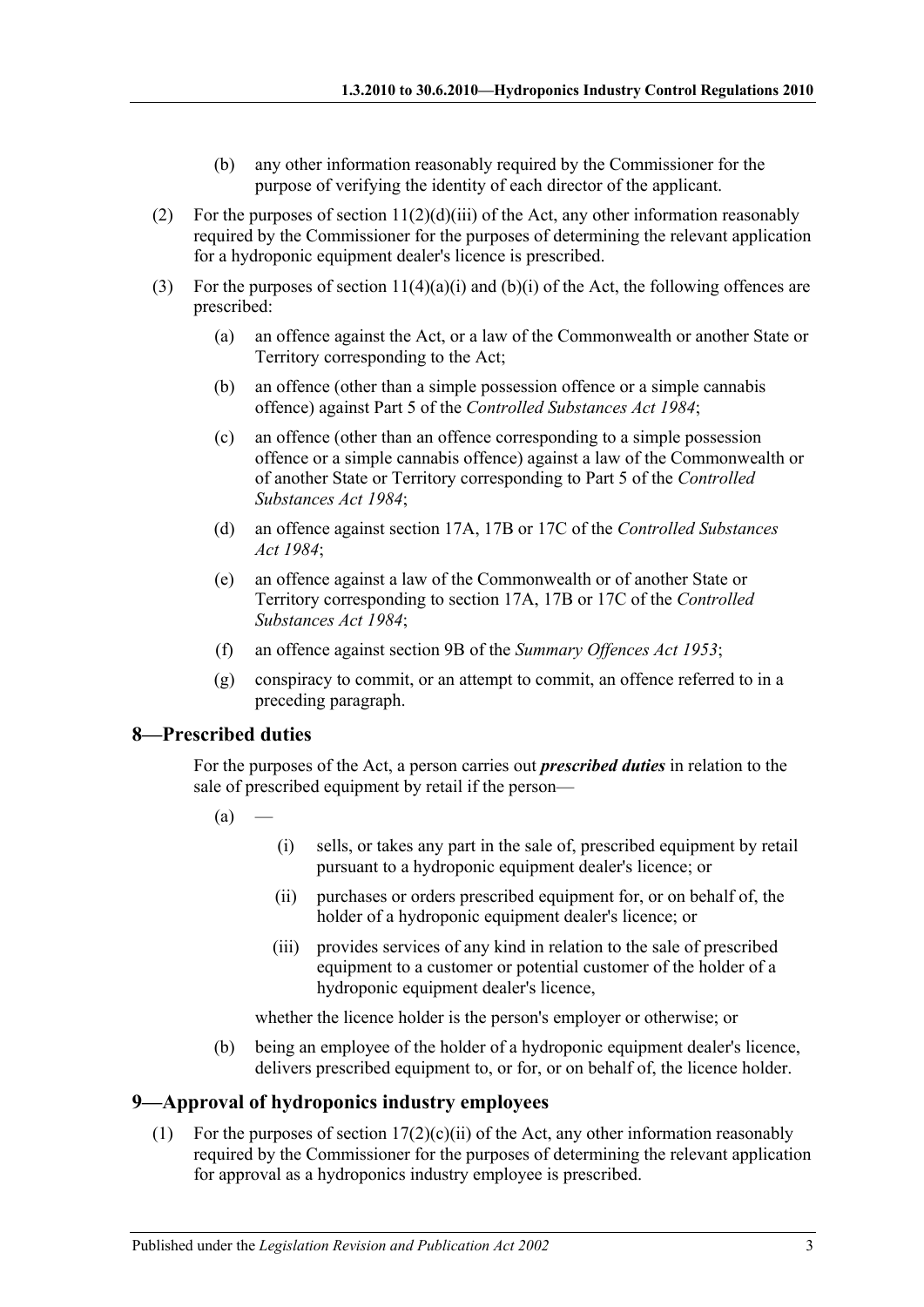- (2) For the purposes of section  $17(4)(a)$  of the Act, the following offences are prescribed:
	- (a) an offence against the Act, or a law of the Commonwealth or another State or Territory corresponding to the Act;
	- (b) an offence (other than a simple possession offence or a simple cannabis offence) against Part 5 of the *[Controlled Substances Act](http://www.legislation.sa.gov.au/index.aspx?action=legref&type=act&legtitle=Controlled%20Substances%20Act%201984) 1984*;
	- (c) an offence (other than an offence corresponding to a simple possession offence or a simple cannabis offence) against a law of the Commonwealth or of another State or Territory corresponding to Part 5 of the *[Controlled](http://www.legislation.sa.gov.au/index.aspx?action=legref&type=act&legtitle=Controlled%20Substances%20Act%201984)  [Substances Act](http://www.legislation.sa.gov.au/index.aspx?action=legref&type=act&legtitle=Controlled%20Substances%20Act%201984) 1984*;
	- (d) an offence against section 17A, 17B or 17C of the *[Controlled Substances](http://www.legislation.sa.gov.au/index.aspx?action=legref&type=act&legtitle=Controlled%20Substances%20Act%201984)  Act [1984](http://www.legislation.sa.gov.au/index.aspx?action=legref&type=act&legtitle=Controlled%20Substances%20Act%201984)*;
	- (e) an offence against a law of the Commonwealth or of another State or Territory corresponding to section 17A, 17B or 17C of the *[Controlled](http://www.legislation.sa.gov.au/index.aspx?action=legref&type=act&legtitle=Controlled%20Substances%20Act%201984)  [Substances Act](http://www.legislation.sa.gov.au/index.aspx?action=legref&type=act&legtitle=Controlled%20Substances%20Act%201984) 1984*;
	- (f) an offence against section 9B of the *[Summary Offences Act](http://www.legislation.sa.gov.au/index.aspx?action=legref&type=act&legtitle=Summary%20Offences%20Act%201953) 1953*;
	- (g) conspiracy to commit, or an attempt to commit, an offence referred to in a preceding paragraph.

#### <span id="page-3-0"></span>**10—Identification of purchasers**

For the purposes of section 21 of the Act, a purchaser produces identification that complies with this regulation if the identification consists of—

- (a) 1 of the following kinds of identification:
	- (i) a current photographic driver's licence issued under the *[Motor](http://www.legislation.sa.gov.au/index.aspx?action=legref&type=act&legtitle=Motor%20Vehicles%20Act%201959)  [Vehicles Act](http://www.legislation.sa.gov.au/index.aspx?action=legref&type=act&legtitle=Motor%20Vehicles%20Act%201959) 1959* or under a corresponding law of another State or a Territory;
	- (ii) a passport issued by the Commonwealth or under the law of another country, bearing a photograph of the person (being a current passport or a passport that has been expired for not more than 2 years);
	- (iii) a current photographic Proof of Age card issued by the Registrar of Motor Vehicles or by a corresponding public authority of the Commonwealth or another State or a Territory;
	- (iv) a current photographic firearms licence;
	- (v) a current photographic licence or photographic permit issued under a law of the Commonwealth or a State or Territory;
	- (vi) a photographic student identification card issued by an Australian educational institution; and
- (b) 2 of the following kinds of identification:
	- (i) a certified copy of, or extract from, a register of births kept under an Australian law, or under the law of the country in which the purchaser was born;
	- (ii) a document issued or addressed to the purchaser by the Commonwealth or a State or Territory;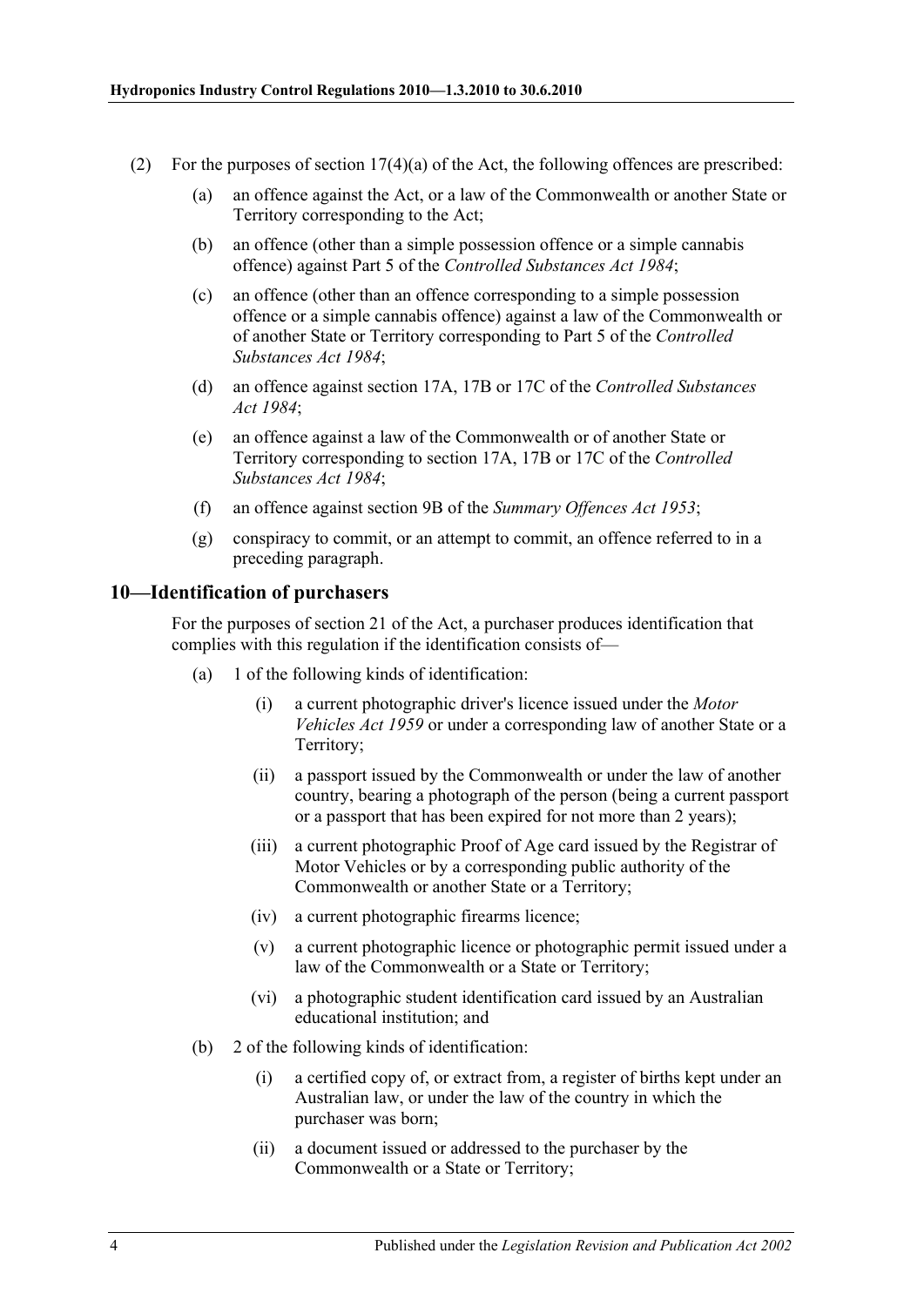- (iii) a document showing the name and residential address of the purchaser issued by a public utility, a bank or credit union or a similar body;
- (iv) an identification card in the purchaser's name issued by the person's employer;
- (v) an identification card in the purchaser's name issued by a professional or trade association;
- (vi) any other document determined by the Commissioner to be a document included in the ambit of this paragraph.

#### <span id="page-4-0"></span>**11—Prescribed record keeping location**

- (1) For the purposes of these regulations, the *prescribed record keeping location* of a licence holder will be taken to be—
	- (a) in the case of a licence holder carrying on the business of selling prescribed equipment by retail at particular premises—those premises; or
	- (b) in any other case—the premises specified by the Commissioner by notice in writing given to the licence holder.
- (2) A licence holder must not change his or her prescribed record keeping location except with the written approval of the Commissioner (which must not be unreasonably withheld).

#### <span id="page-4-1"></span>**12—Records of prescribed transactions**

- <span id="page-4-5"></span><span id="page-4-4"></span><span id="page-4-3"></span><span id="page-4-2"></span>(1) For the purposes of section 23(1) of the Act, the following information is required:
	- (a) the name, address and business name (if any) of the licence holder;
	- (b) the place at which the prescribed transaction occurred;
	- (c) the date and time of the prescribed transaction;
	- (d) a description of the prescribed equipment involved in the transaction (including, to avoid doubt, the quantity of prescribed equipment involved in the transaction);
	- (e) if the prescribed transaction was a sale of prescribed equipment—
		- (i) the full name, residential address and date of birth of the purchaser of the prescribed equipment; and
		- (ii) details of the identification produced by the purchaser for the purposes of compliance with section 21 of the Act; and
		- (iii) the name of the person to whom the purchaser produced the identification;
	- (f) if the prescribed transaction was a purchase of prescribed equipment—the name and address of the person from whom the prescribed equipment was purchased;
	- (g) the name of each approved person who takes part in the prescribed transaction.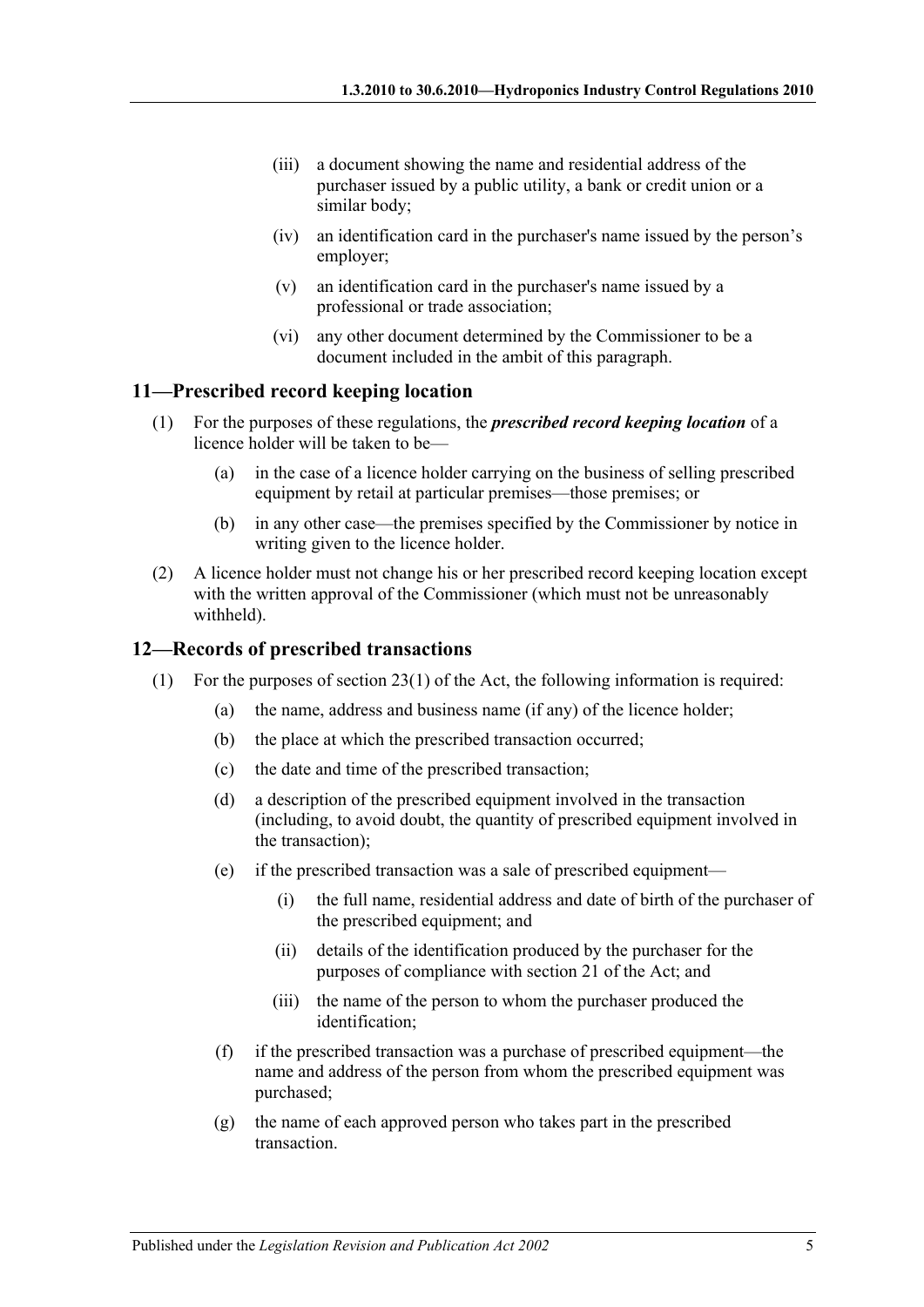- (2) A licence holder must keep the information required to be kept under section 23(1) of the Act—
	- (a) at the licence holder's prescribed record keeping location; and
	- (b) for a period of not less than 7 years after the date on which the record is made.
- (3) The information required to be kept under section 23(1) of the Act may be kept in written or electronic form.
- (4) For the purposes of section 23(3) of the Act, the *prescribed particulars* in respect of a prescribed transaction is—
	- (a) in the case of a prescribed transaction consisting of the purchase of prescribed equipment—the information referred to in [subregulation](#page-4-2)  $(1)(c)$  and  $(f)$ ; or
	- (b) in any other case—the information referred to in [subregulation](#page-4-4)  $(1)(a)$  to  $(e)$ (inclusive).
- (5) For the purposes of section 23(3) of the Act, the prescribed particulars in respect of a prescribed transaction must be transferred to the Commissioner in accordance with the following provisions:
	- (a) the prescribed particulars must be transferred to the Commissioner within 72 hours of the prescribed transaction occurring;
	- (b) the prescribed particulars must be transferred to the Commissioner in a manner and form determined from time to time by the Commissioner by notice in the Gazette.

#### <span id="page-5-0"></span>**13—Staffing records**

- (1) For the purposes of section 24 of the Act, a licence holder must make a record of the full name, date of birth and residential address of each person working in, or for the purposes of, the licence holder's business (whether or not the person is an approved person).
- (2) A licence holder must keep a record required to be kept under section 24 of the Act—
	- (a) at the licence holder's prescribed record keeping location; and
	- (b) for a period of not less than 7 years after the date on which the record is made.

#### <span id="page-5-2"></span><span id="page-5-1"></span>**14—Annual fees and returns**

- (1) An applicant for the issue of a hydroponics equipment dealer's licence, or for approval as a hydroponics industry employee, must, at the time of application, pay to the Commissioner the annual fee fixed by these regulations that would be payable if the application were granted.
- (2) If an application referred to in [subregulation](#page-5-2) (1) is not granted by the Commissioner, the Commissioner must refund the annual fee paid under that subregulation to the applicant.
- (3) Each licence holder, and each approved person, must, in each year—
	- (a) pay to the Commissioner the annual fee fixed by these regulations; and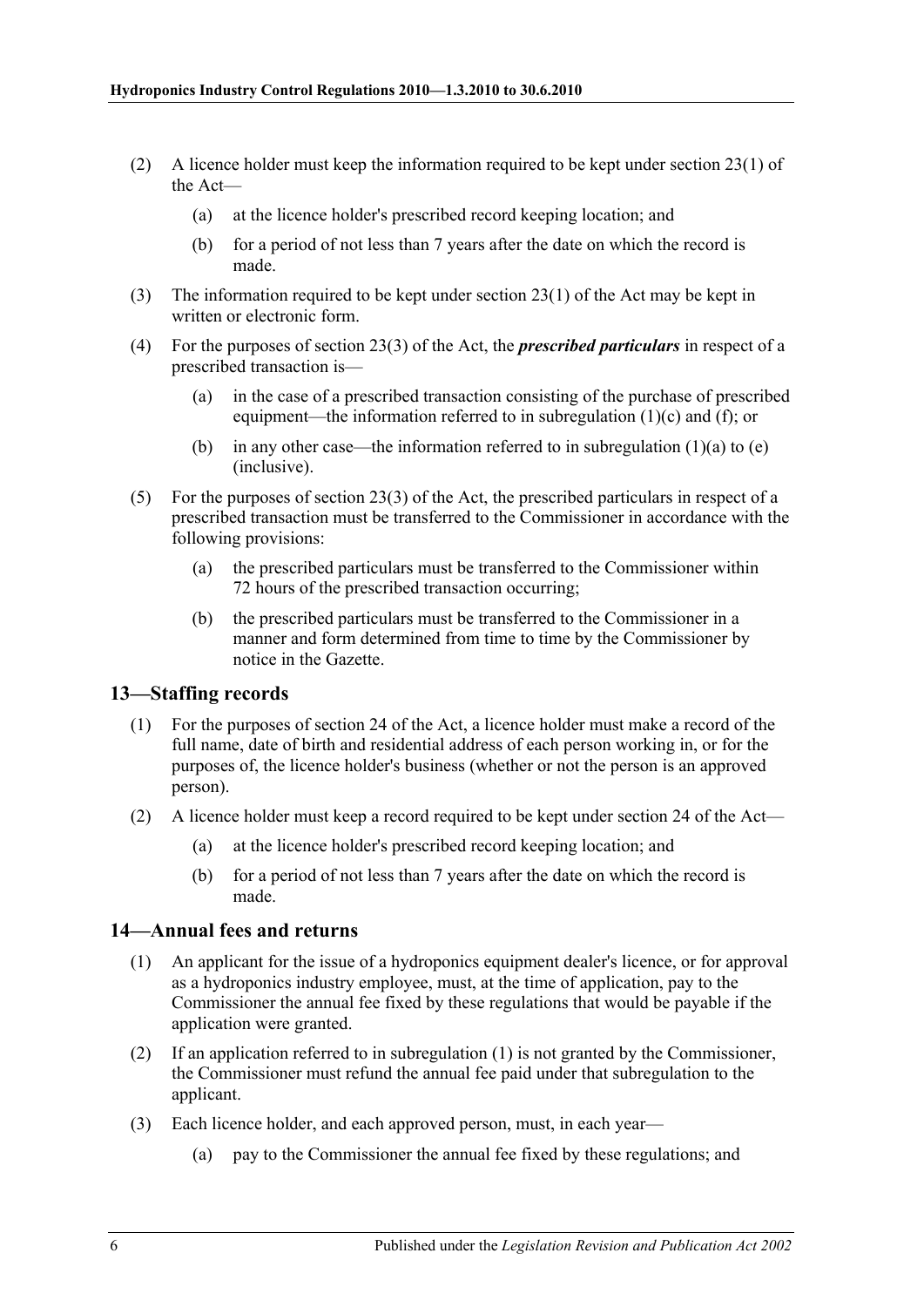- (b) lodge with the Commissioner a return in the manner and form required by the Commissioner.
- (4) Each licence holder, and each approved person, must pay the annual fee and lodge the return on or before—
	- (a) the last day of the month in each year nominated in writing to the licence holder or person by the Commissioner; or
	- (b) if the Commissioner does not nominate a month—the last day of the month in each year that is the same month as the month in which the licence holder's licence was granted, or the person approved.
- <span id="page-6-5"></span>(5) If a licence holder or approved person fails to pay the annual fee or lodge the return in accordance with this regulation, the Commissioner may, by notice in writing, require the licence holder or person to make good the default and, in addition, to pay to the Commissioner the amount fixed by these regulations as a penalty for default.
- (6) If the licence holder or approved person fails to comply with a notice under [subregulation](#page-6-5) (5) within 28 days after service of the notice, the licence holder's licence or the person's approval (as the case requires) is revoked.

#### <span id="page-6-0"></span>**15—Fees**

The fees set out in [Schedule 1](#page-6-1) are prescribed for the purposes set out in that Schedule.

# <span id="page-6-1"></span>**Schedule 1—Fees**

| 1 Application for hydroponic equipment dealer's licence— |                                                      |                                                             |       |  |  |
|----------------------------------------------------------|------------------------------------------------------|-------------------------------------------------------------|-------|--|--|
|                                                          | (a)                                                  | if the applicant is a body corporate                        | \$613 |  |  |
|                                                          | (b)                                                  | if the applicant is a natural person                        | \$378 |  |  |
|                                                          |                                                      | 2 Application for approval as hydroponics industry employee | \$378 |  |  |
|                                                          | 3 Annual fee for licence holders—                    |                                                             |       |  |  |
|                                                          | (a)                                                  | if the licence holder is a body corporate                   | \$671 |  |  |
|                                                          | (b)                                                  | if the licence holder is a natural person                   | \$514 |  |  |
|                                                          | 4 Annual fee for approved person                     |                                                             | \$245 |  |  |
|                                                          | \$140<br>5 Penalty for default (regulation $14(5)$ ) |                                                             |       |  |  |
|                                                          |                                                      |                                                             |       |  |  |

# <span id="page-6-2"></span>*Schedule 2—Transitional provisions*

#### <span id="page-6-3"></span>*1—Interpretation*

*In this Schedule—*

*transitional period means the period commencing on the day that clause 1 of Schedule 1 of the Act comes into operation and expiring 3 months after that day.*

#### <span id="page-6-4"></span>*2—Certain people may carry out prescribed duties during transitional period*

*(1) Subject to this clause, a person (other than a person who must be refused approval under section 17(4)(a), (b) or (d) of the Act) may carry out prescribed duties in relation to the sale of prescribed equipment by retail as if he or she were approved as a hydroponics industry employee under that section.*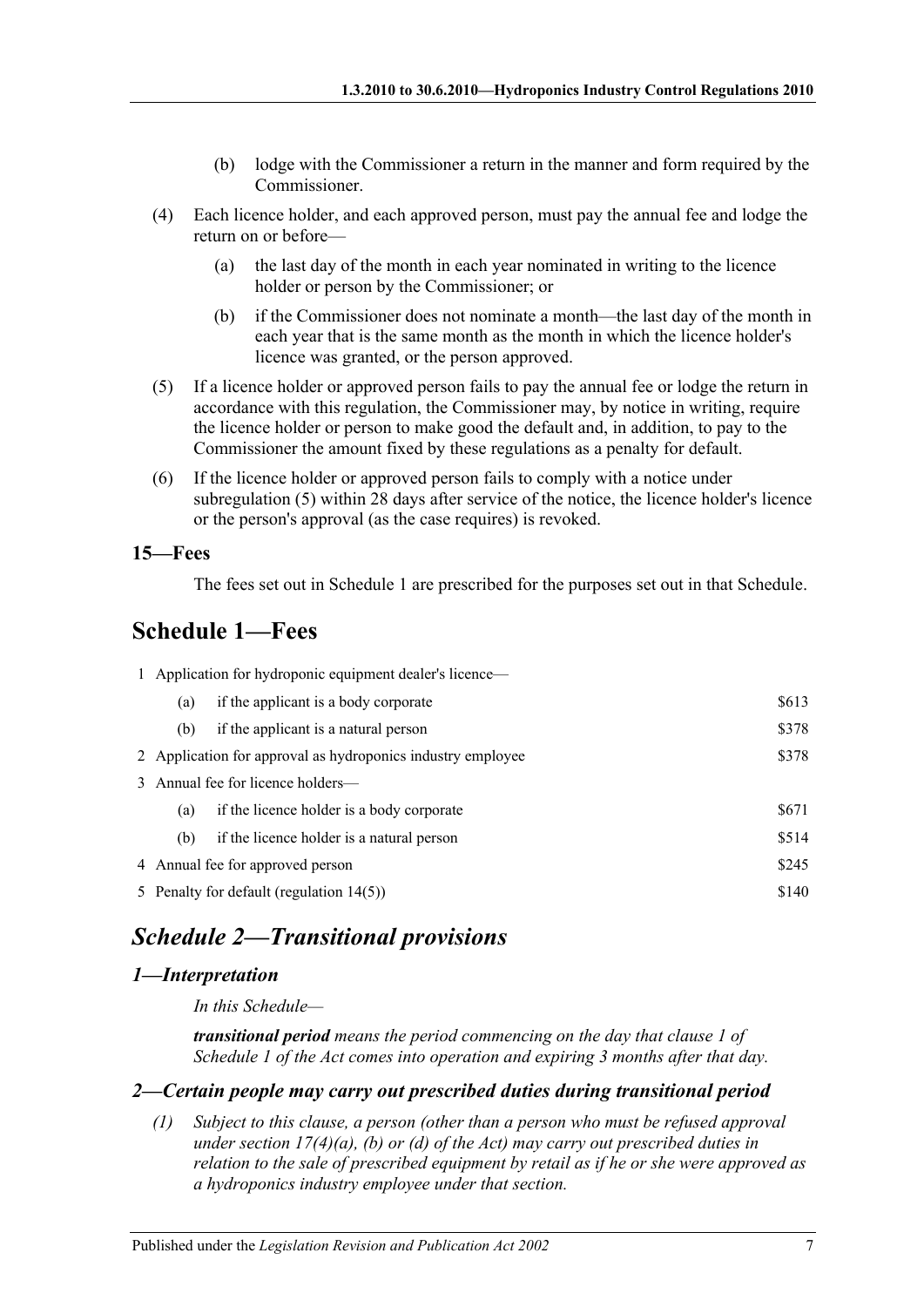- *(2) A person may only carry out prescribed duties in relation to the sale of prescribed equipment by retail pursuant to this clause until—*
	- *(a) he or she applies for approval as a hydroponics industry employee in accordance with section 17 of the Act; or*
	- *(b) the expiry of the transitional period,*

*whichever occurs first.*

#### <span id="page-7-2"></span><span id="page-7-0"></span>*3—Certain provisions of Act not to apply during transitional period*

- *(1) The following provisions of the Act do not apply to, or in relation to, a person during the transitional period:*
	- *(a) section 21;*
	- *(b) section 23;*
	- *(c) section 24.*
- *(2) However, nothing in [subclause](#page-7-2) (1) exempts a record made or kept during the transitional period from the operation of Part 4 of the Act.*

#### <span id="page-7-1"></span>*4—Expiry of Schedule*

*This Schedule will expire on the day after the expiry of the transitional period.*

*Note—*

*Schedule 2 has expired.*